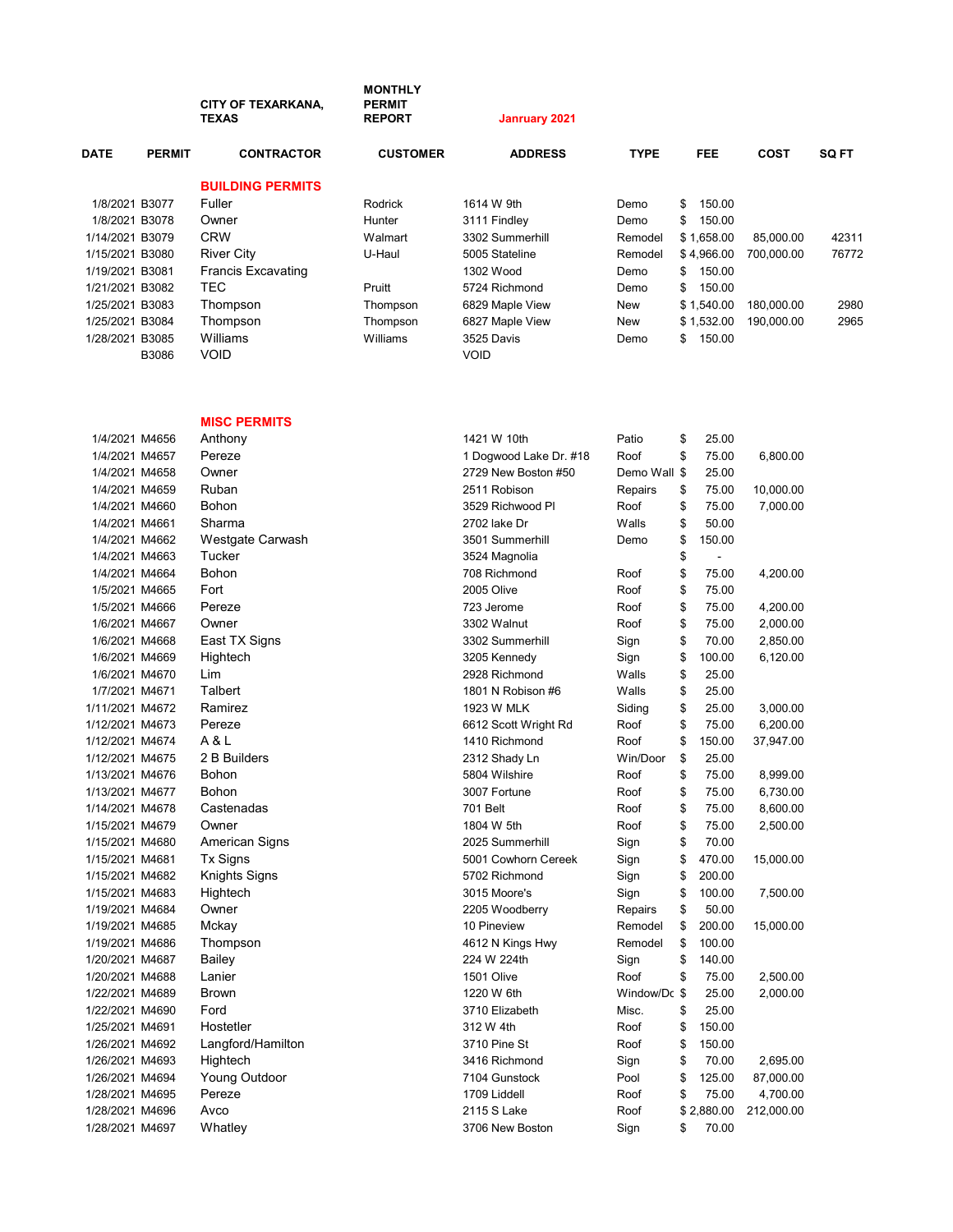| 1/28/2021 M4698          | Owner             | 2307 Phillips         | Roof/Sh R(\$ 100.00 |    |        |          |
|--------------------------|-------------------|-----------------------|---------------------|----|--------|----------|
| 1/28/2021 M4699          | Kiav              | 2811 New Boston Ste A | Misc.               |    | 25.00  |          |
| 1/29/2021 M4700          | Wright Bro        | 5501 N Stateline Ave  | Roof                | S. | 150.00 | 7,300.00 |
| 1/29/2021 M4701          | Langford/Hamilton | 4312 Galleria Oaks    | Roof                | \$ | 150.00 | 9.500.00 |
| 1/29/2021 M4702<br>M4703 | Langford/Hamilton | 1506 W 40th           | Roof                |    | 75.00  |          |
|                          |                   |                       |                     |    |        |          |

## ELECTRICAL PERMITS

| 1/4/2021 E4397  |       | Arredondo             | 1711 Meyers       | C/O           | \$<br>52.50  |
|-----------------|-------|-----------------------|-------------------|---------------|--------------|
| 1/4/2021 E4398  |       | H&K                   | 6836 maple View   | Rep           | \$<br>30.00  |
| 1/5/2021 E4399  |       | Integrity             | 307 Jerome        | Rep           | \$<br>30.00  |
| 1/7/2021 E4400  |       | Arredondo             | 3902 Olive        | Rep           | \$<br>30.00  |
| 1/8/2021 E4401  |       | <b>Spark Free</b>     | 1110 Main St      | C/O           | \$<br>30.00  |
| 1/8/2021 E4402  |       | <b>Spark Free</b>     | 6627 Lakeridge    | Rep           | \$<br>30.00  |
| 1/11/2021 E4403 |       | Artex                 | 2605 Kennedy      | CANCELED      |              |
| 1/11/2021 E4404 |       | Arredondo             | 1502 Summerhill   | Rep           | \$<br>30.00  |
| 1/12/2021 E4405 |       | <b>Macklin</b>        | 2312 Shady Ln     | Upgrade       | \$<br>95.00  |
| 1/12/2021 E4406 |       | Spark Free            | 4317 Jan Cir      | CANCELED      |              |
| 1/14/2021 E4407 |       | Generator Super Store | 3912 Concord      | Gen           | \$<br>25.00  |
| 1/15/2021 E4408 |       | SG                    | 2702 S Lake       | C/O           | \$<br>175.00 |
| 1/19/2021 E4409 |       | Artex                 | 329 Belt          | <b>SWEPCO</b> | \$<br>25.00  |
| 1/19/2021 E4410 |       | Hernandez             | 2315 Walnut       | Rewire        | \$<br>60.00  |
| 1/20/2021 E4411 |       | H&K                   | 5814 Turtle Creek | Up Grade      | \$<br>30.00  |
| 1/20/2021 E4412 |       | H&K                   | 3710 Wood         | Misc          | \$<br>25.00  |
| 1/25/2021 E4413 |       | <b>TISD</b>           | 1700 W 10th       | C/O           | \$<br>55.00  |
| 1/26/2021 E4414 |       | SG                    | 1625 Texas Blvd   | Upgrade       | \$<br>55.00  |
| 1/26/2021 E4415 |       | DB                    | 7104 Gunstock     | Pool          | \$<br>30.00  |
|                 | E4416 | Nash                  | 224 W 24TH A      | <b>New</b>    | \$<br>50.00  |
|                 |       |                       |                   |               |              |

|                | <b>PLUMBING/HVAC</b> |                    |             |              |
|----------------|----------------------|--------------------|-------------|--------------|
|                |                      |                    |             |              |
| 1/4/2021 P2133 | C&D                  | 1110 Main          | C/O         | \$<br>30.00  |
| 1/4/2021 P2134 | Shur Flow            | 3205 Kennedy       | Gas         | \$<br>15.00  |
| 1/4/2021 H2135 | <b>Stuarts</b>       | 2702 Lake Dr       | <b>HVAC</b> | \$<br>150.00 |
| 1/5/2021 P2136 | Central              | 3601 Stateline #12 | Gas         | \$<br>15.00  |
| 1/5/2021 P2137 | Gary's               | 10 Tulip           | Sewer       | \$<br>20.00  |
| 1/6/2021 P2138 | Even Flow            | 4801 Lionel        | C/O         | \$<br>75.00  |
| 1/6/2021 P2139 | C&D                  | 2312 Flower Acres  | Gas         | \$<br>15.00  |
| 1/6/2021 P2140 | Garcia               | 3807 Hunter Ridge  | <b>IRR</b>  | \$<br>51.25  |
| 1/6/2021 P2141 | Central              | 3601 Stateline     | Gas         | \$<br>15.00  |
| 1/7/2021 P2142 | Bobo's               | 624 Wade Lane      | Gas         | \$<br>15.00  |
| 1/7/2021 P2143 | Even Flow            | 2223 W 14 th       | Gas         | \$<br>15.00  |
| 1/8/2021 P2144 | Beard                | 2401 Summerhill    | Gas         | \$<br>15.00  |